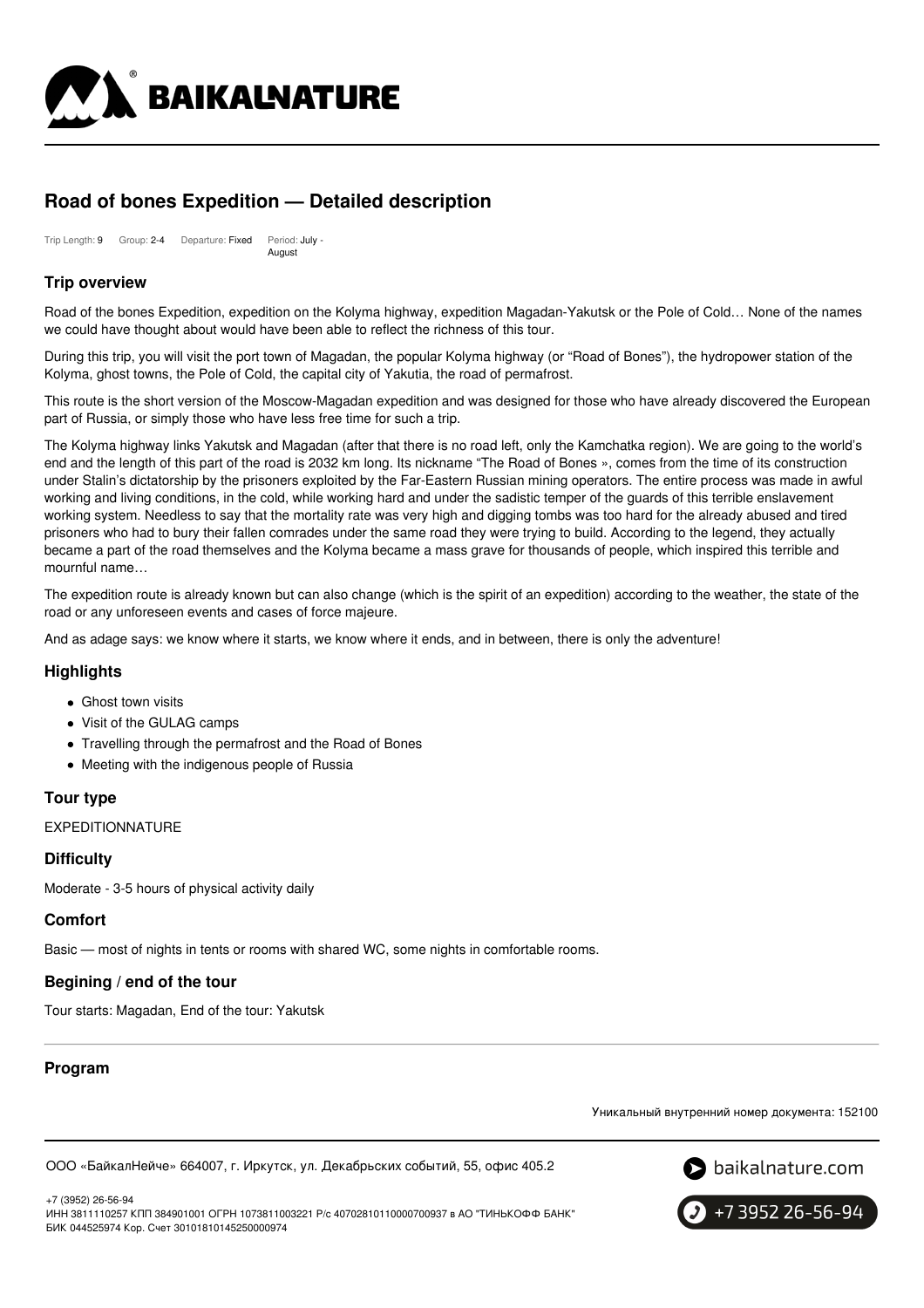

#### **Day 1 — Aquaintance with Magadan**

- 12:05 Arrival to Magadan
- 14:00 Visit of Magadan
- 15:00 Discovery of the monument "Mask of Sorrows" (Not included)
- 19:00 Dinner (Not included)
	- Overnight in the hotel

Hotels: Accommodation in the Magadan hotel, Twin standard room Comfort: Comfortable accommodation, WC and bath / shower in room

#### **Day 2 — Kolyma - Road of Bones**

- 08:00 Breakfast in the hotel
- 09:00 Starting of the road
- 13:00 Lunch in the road cafe (Not included)
- 14:00 Continuation of the itinerary
- 19:00 Arrival to the village Myaundja Overnight in a hotel along the road

#### **Day 3 — Ghost town Kadykchan**

- 10:00 Departure to Kadykchan
- 11:00 Visit of Kadykchan
- 12:00 Continuation of the road to Ust-Nera village Overnight in the homestay

#### **Day 4 — Tomtor - land of the cold**

- 09:00 Departure to Tomtor
- 18:00 Arrival to Tomtor and accommodation
- 19:00 Homemade dinner
	- Overnight in the homestay

Hotels: Accommodation in the homestay in Tomtor, Bed in the twin room Comfort: Simple comfort accommodation, dry closet indoors, banya

#### **Day 5 — Oymyakon - Pole of Cold**

- 09:00 Breakfast
- 11:00 Visit of the Oymyakon village
- 13:00 Lunch in the cafe en route (Not included)
- 16:00 Return to Tomtor
- 19:00 Dinner

Overnight in the homestay

Hotels: Accommodation in the homestay in Tomtor, Bed in the twin room Comfort: Simple comfort accommodation, dry closet indoors, banya

#### **Day 6 — Continuation of the road**

- 09:00 Breakfast
- 09:40 Transfer from Tomtor to Khandyga
- 20:00 Arrival to Khandyga
	- Overnight in the homestay

Уникальный внутренний номер документа: 152100

ООО «БайкалНейче» 664007, г. Иркутск, ул. Декабрьских событий, 55, офис 405.2



+7 (3952) 26-56-94 ИНН 3811110257 КПП 384901001 ОГРН 1073811003221 Р/с 40702810110000700937 в АО "ТИНЬКОФФ БАНК" БИК 044525974 Кор. Счет 30101810145250000974

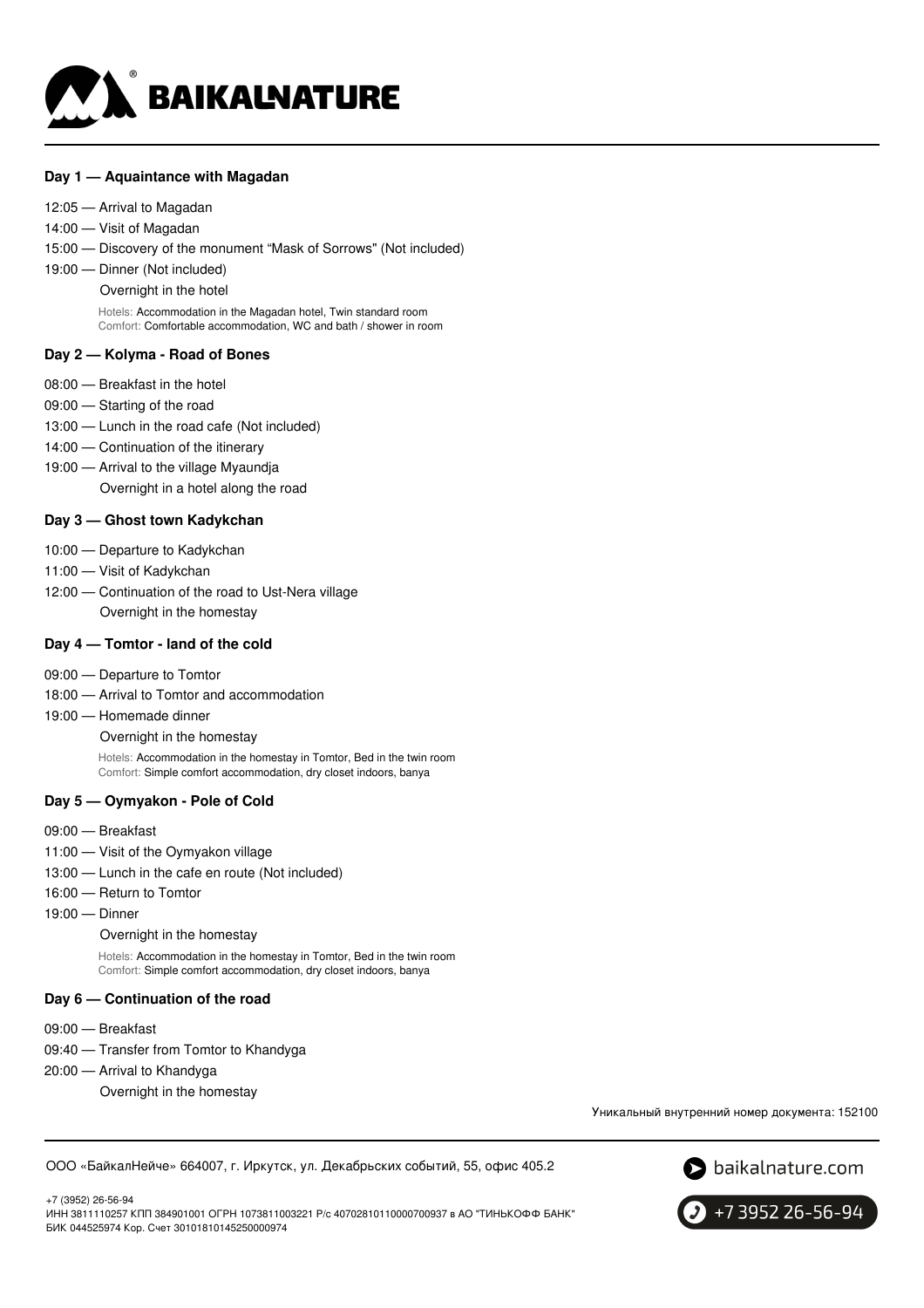

Hotels: Accommodation in the homestay Khandyga, Bed in the homestay Comfort: Simple comfort accommodation, dry closet indoors, banya

#### **Day 7 — Siberian rivers Lena and Aldan**

- 08:00 Transfer from Khandyga to Yakutsk
- 17:00 Arrival to Yakutsk
- 19:00 Dinner (Not included)
	- Overnight in the hotel

Hotels: Accommodation in the hotel Pole star, Standard twin room Comfort: Comfortable accommodation, WC and bath / shower in room

#### **Day 8 — Aquaintance with Yakutsk**

- 09:00 Breakfast in the hotel
- 10:00 City tour and Mammoth Museum
- 13:00 Lunch in the city (Not included)
- 15:00 Excursion to the museum Kingdom Permafrost
- 19:00 Festive dinner
	- Overnight in the hotel

Hotels: Accommodation in the hotel Pole star, Standard twin room Comfort: Comfortable accommodation, WC and bath / shower in room

#### **Day 9 — End of the programme**

- 09:00 Breakfast in the hotel
- 10:00 Transfer to the airport

# **Departures**

| <b>Start</b> | End        | Basic price per person |
|--------------|------------|------------------------|
| 25.07.2021   | 02.08.2021 | 247200.00 RUB          |

#### **Note**

The departure is guaranteed for the group of 4. Of there are less than 4 persons in the group, the price will be recalculated. The itinerary of the expedition can be changed according to the road or weather conditions as well as unforeseen events.

## **What's included**

#### **Price includes**

- Accommodation as per itinerary
- Transport as per itinerary
- Excursions and visits as per itinerary
- Transfer from airport / railway station on first day
- Transfer to airport / railway station on last day
- Letter of invitation
- Meals according to the program
- English-speaking guide services

## **Checklist & Equipment**

#### **Price does not include**

- Personal expenses and tips
- Visa fees and travel insurance
- Optional activities
- Airline tickets

Уникальный внутренний номер документа: 152100

ООО «БайкалНейче» 664007, г. Иркутск, ул. Декабрьских событий, 55, офис 405.2

 $\bullet$  baikalnature.com



+7 3952 26-56-94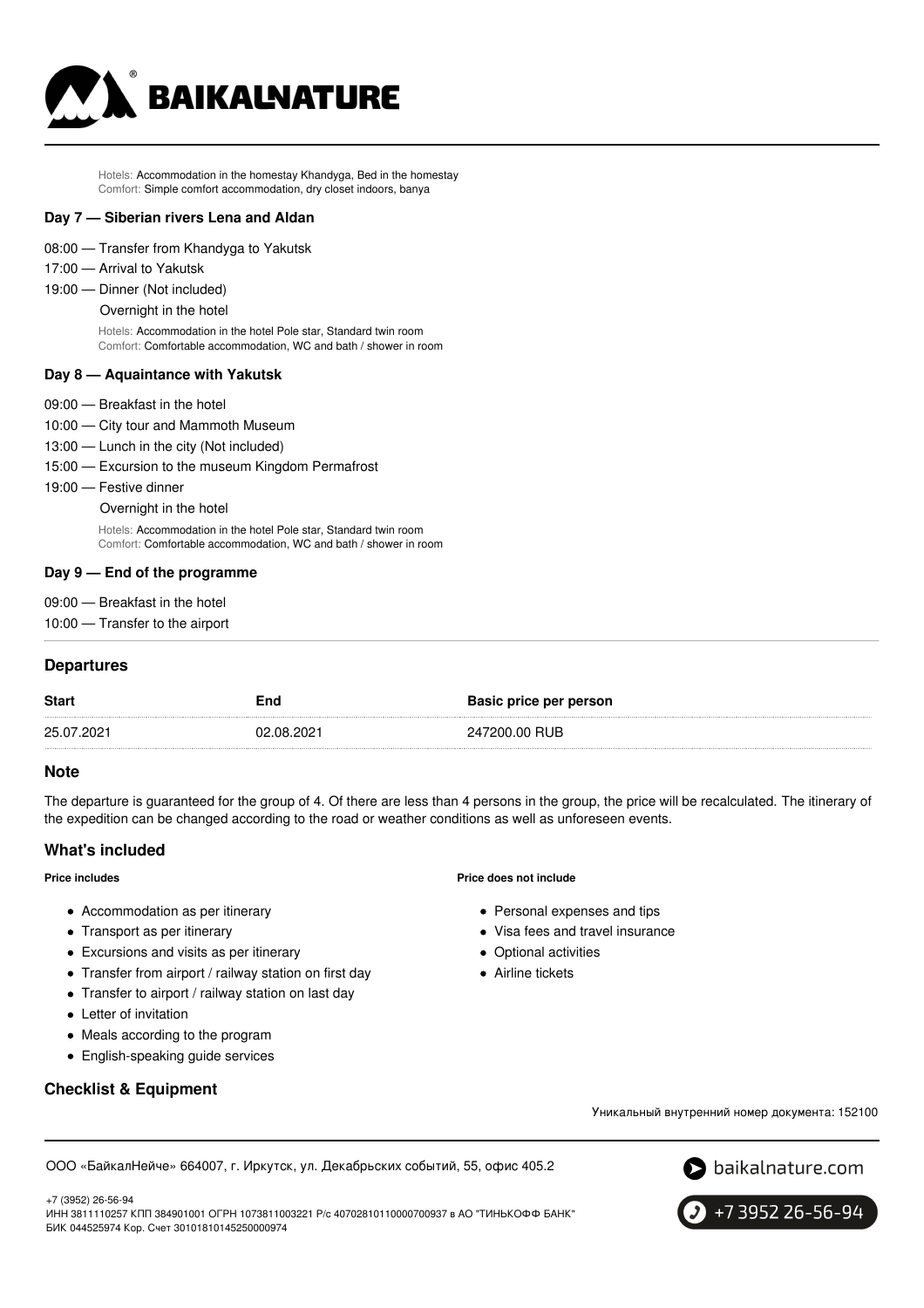

We recommend you to pack all your stuff in two bags: a small backpack and a large travelling bag.

SMALL BACKPACK: will be useful for carrying your personal belongings during the day (camera, film, personal medication, bottled water, etc.) You will also use it as hand luggage during air travel for all your heavy (to lighten the travel bag in the luggage compartment), fragile (camera, etc.) and necessary (toilet bag, etc.) things.

BIG TRAVEL BAG or BIG BACKPACK: must contain the rest of your stuff. It will be in the luggage compartment during the flight. It will be transported by vehicles.

# **Recommended checklist**

**Sunglasses** 

Sleeping bag rated from 0° C to +15° C Raincoat or wind and waterproof shell jacket (with hood !) Large 60 litres backpack POLARTEC or similar pullover Long sleeve shirts or sweatshirts T-shirts Socks Comfortable walking shoes (like Vibram or similar) Mosquito net for face Toilet roll Slippers Wipes Antibacterial hand gel **Binoculars** 

#### **Meals**

In the canteen at the inns, fresh local products. Homestay cuisine based on fresh products. If you are a vegetarian or have any particular preferences, please let us know, so we could adapt the menu. At restaurants.

#### **Visa**

You need a tourist visa to travel to Russia. It can be issued for a maximum period of 30 days. Your passport has to be valid for at least six months after the expiry date of your visa and to have at least two blank pages.

BaikalNature offers visa support and has created "BaikalNature letter of invitation" package. If you buy a BaikalNature tour, this package is absolutely free; when you buy any other BaikalNature service, you will have to pay for this package. For more information please conact your nearest Russian Embassy or Visa Application Center.

## **Money**

The Russian currency is ruble. In all cities and many large villages of Russia, you can easily withdraw rubles, using a Visa or MasterCard, from ATMs, located in banks, department stores or hotel lobbies, some of them are open 24 hours a day. If you have euros or dollars with you, exchange offices will allow you to change them easily in the cities, seldom in the countryside. However, it can be difficult to exchange traveler's checks, even in cities.

# **Tipping**

All persons who compose the BaikalNature travel team (guides, drivers, cooks, etc.) are paid a decent wage for their services and do not expect any tips from you. So you have no obligation to leave anything. If you really want to express your satisfaction by leaving a gratuity, and if it is in foreign currency, be aware that torn or glued coins and banknotes cannot be exchanged. Anyway, thank you for your tips, left

Уникальный внутренний номер документа: 152100

ООО «БайкалНейче» 664007, г. Иркутск, ул. Декабрьских событий, 55, офис 405.2



+7 (3952) 26-56-94 ИНН 3811110257 КПП 384901001 ОГРН 1073811003221 Р/с 40702810110000700937 в АО "ТИНЬКОФФ БАНК" БИК 044525974 Кор. Счет 30101810145250000974